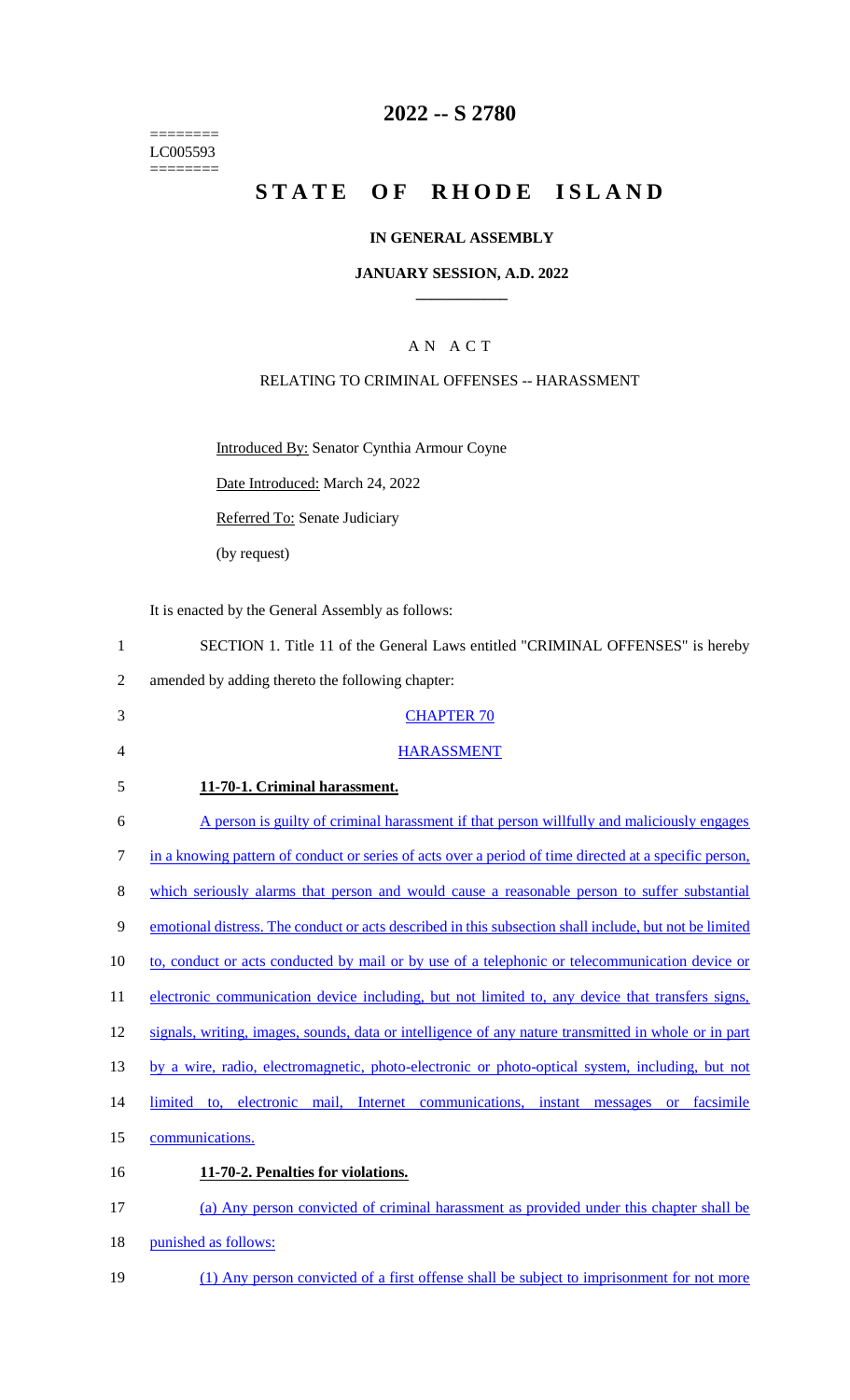- 1 than one year or by a fine of not more than five hundred dollars (\$500) or both.
- 2 (2) Any person convicted of a second offense shall be subject to imprisonment for not more
- 3 than three (3) years or by a fine of not more than one thousand dollars (\$1,000) or both.
- 4 SECTION 2. This act shall take effect upon passage.

======== LC005593  $=$